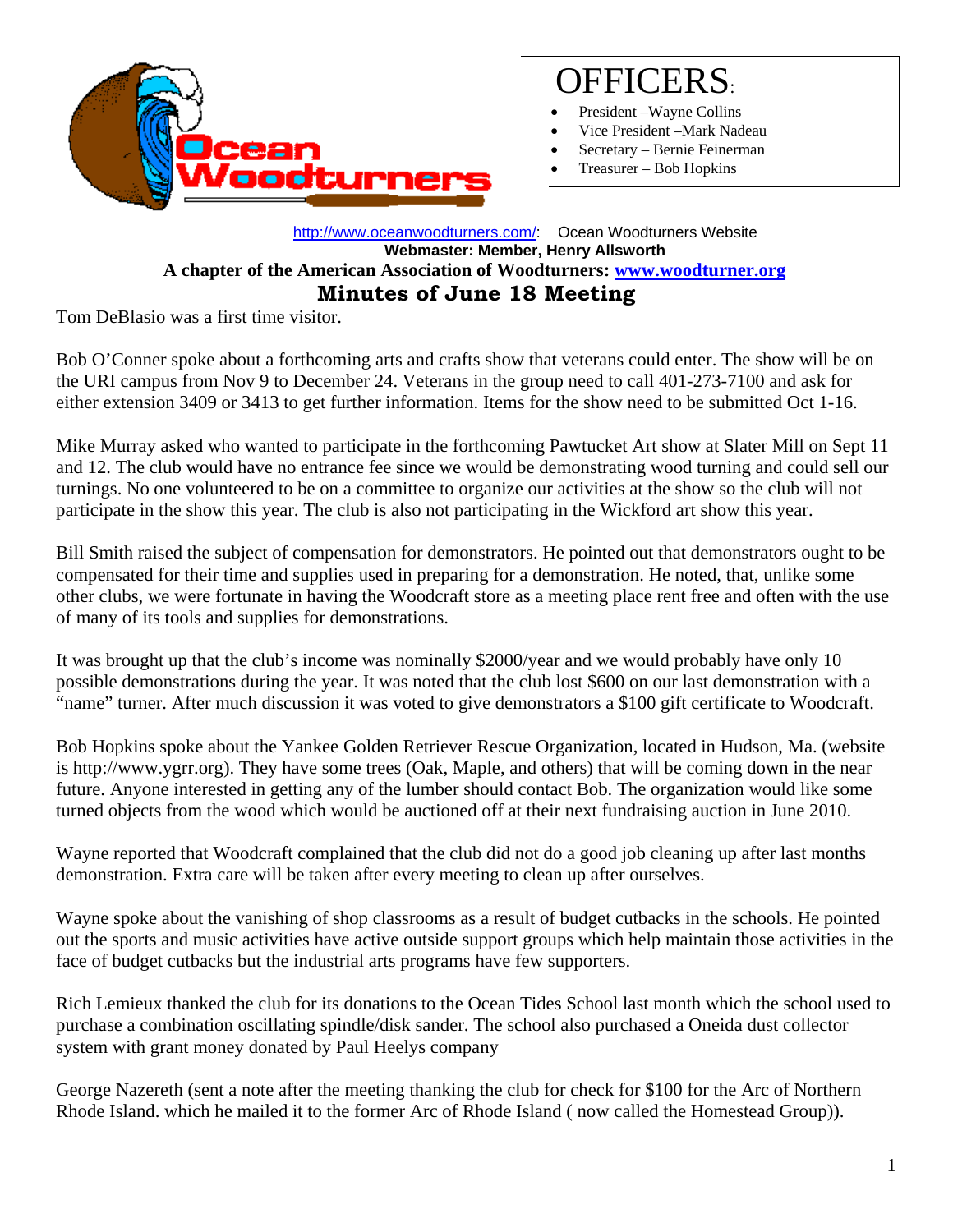## **Show & Tell**







Bernie Feinerman – offset hollow form Richard Murphy - Mahogany wedding goblet with two captive rings



Bob Hopkins – miniature bowl, palm nut ornament



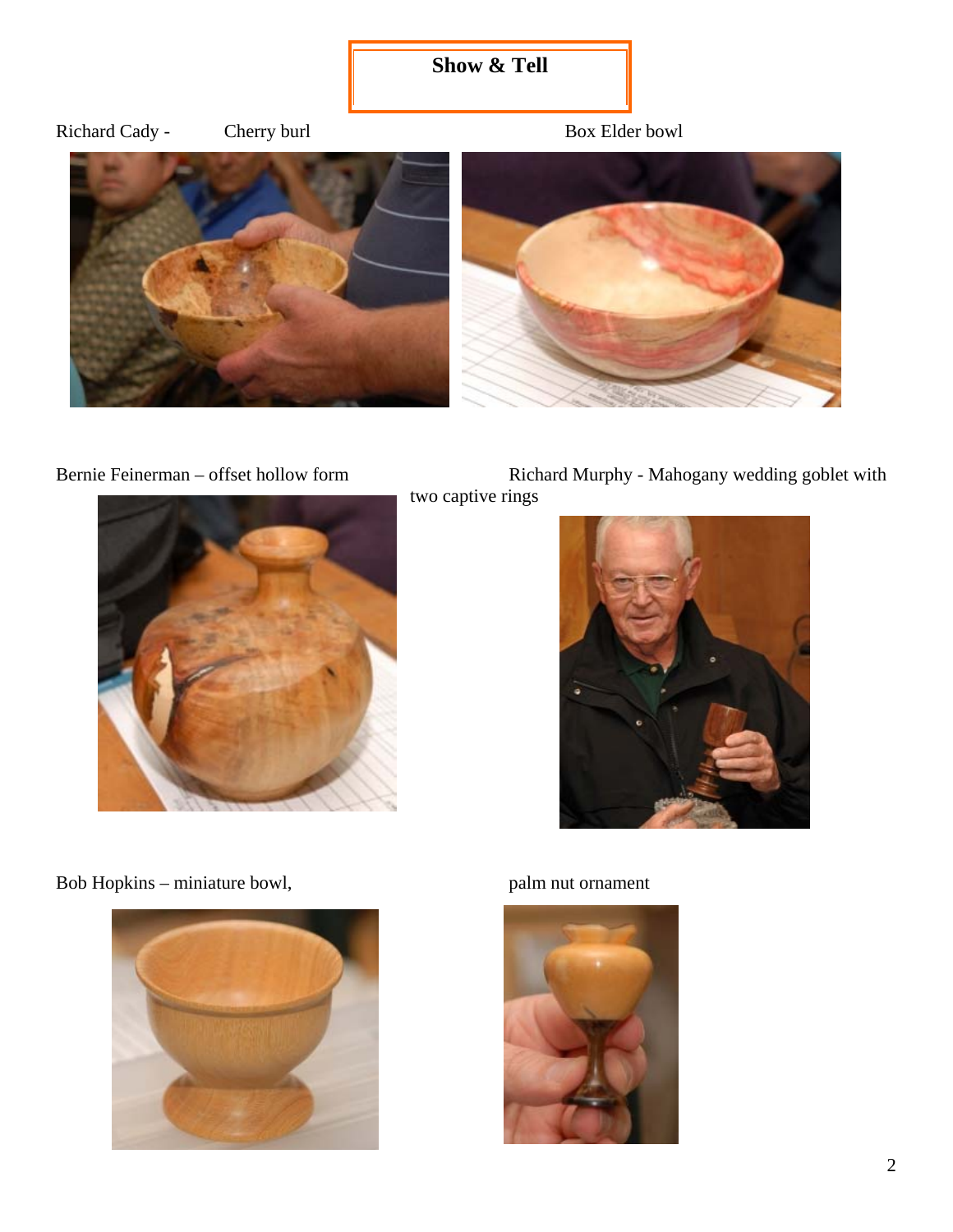Donna Parillo – pen with a body made from plastic encapsulated shredded money



Angelo Iafrate – square bowl from desert ironwood



spalted birch bowl



Angelo noted that the ironwood bowl was turned on 3 centers in order to evenly thin out the bowls rim

Rick Sousa – deep Locust bowl, deep Mulberry bowl, Sapelle platter







Chaturoff showed a deep hollowing tool with a thickness gauge that he had made. The deep hollowing tool and gauge is available for purchase by club members

## **June Demonstration**

Rick Sousa demonstrated coring bowls using a McNaughton coring tools. He cored what some thought was a Catalpa block of wood.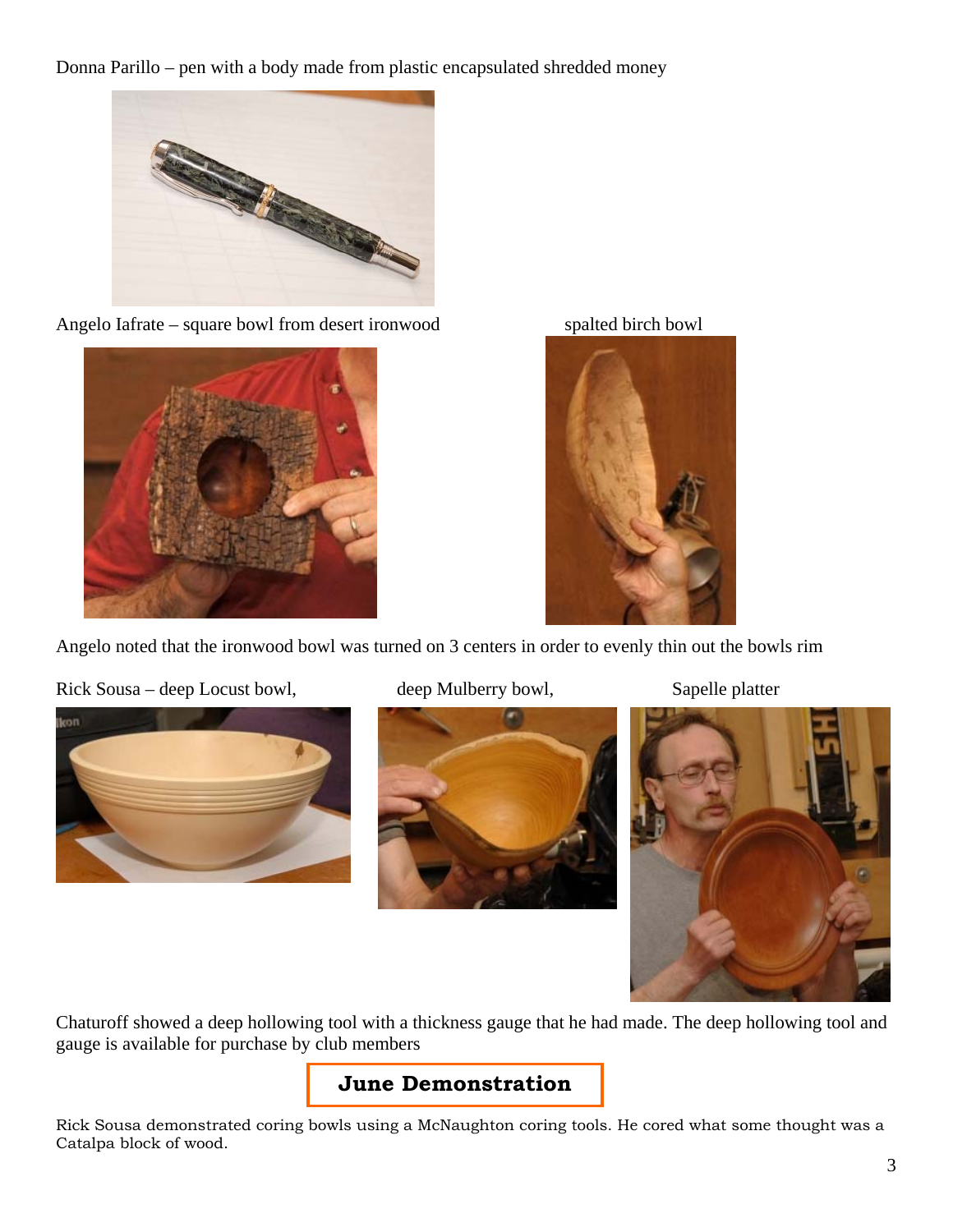After facing off the wood, a recess for gripping with a chuck was first turned in the surface of the wood

Setting up the corer at the centerline starting the coring starting the coring



djusting the speed while coring A turning the first core removed







Rick has been using denatured alcohol soak as a way to speed the drying of his roughed out bowls. He soaks the roughout bowl for 45 minutes, lets it air dry for 45 minutes then wraps the outside of the bowl in paper and leave it for several weeks. He has been doing this for over a year with great success (measured by very little checking of the roughed out bowl.

Wayne and Bernie have also been using the DNA method with good results.

Rick uses an Identipen (available in art supply stores) for signing his work.

Angelo spoke on the differences between the OneWay coring system and the McNaughton system. The McNaughton system can core different shapes while the OneWay , while perhaps easier to use, is restricted to circular shapes. He recommended the Mike Mahoney DVD as a good source of instructions on how to use the coring system.



Members would bring in roughed out bowls, hollow forms, etc. for completion by other club members. The roughouts will be completed in whatever way the finishers wanted and brought back to the club The object is to give club members a chance to try something new. The project would be repeated one or two times a year. Most probable use of the finished items would be for donations to charities or auctions to raise funds for charities supported by the club. Members could keep the finished items if they did not wish to donate the items.